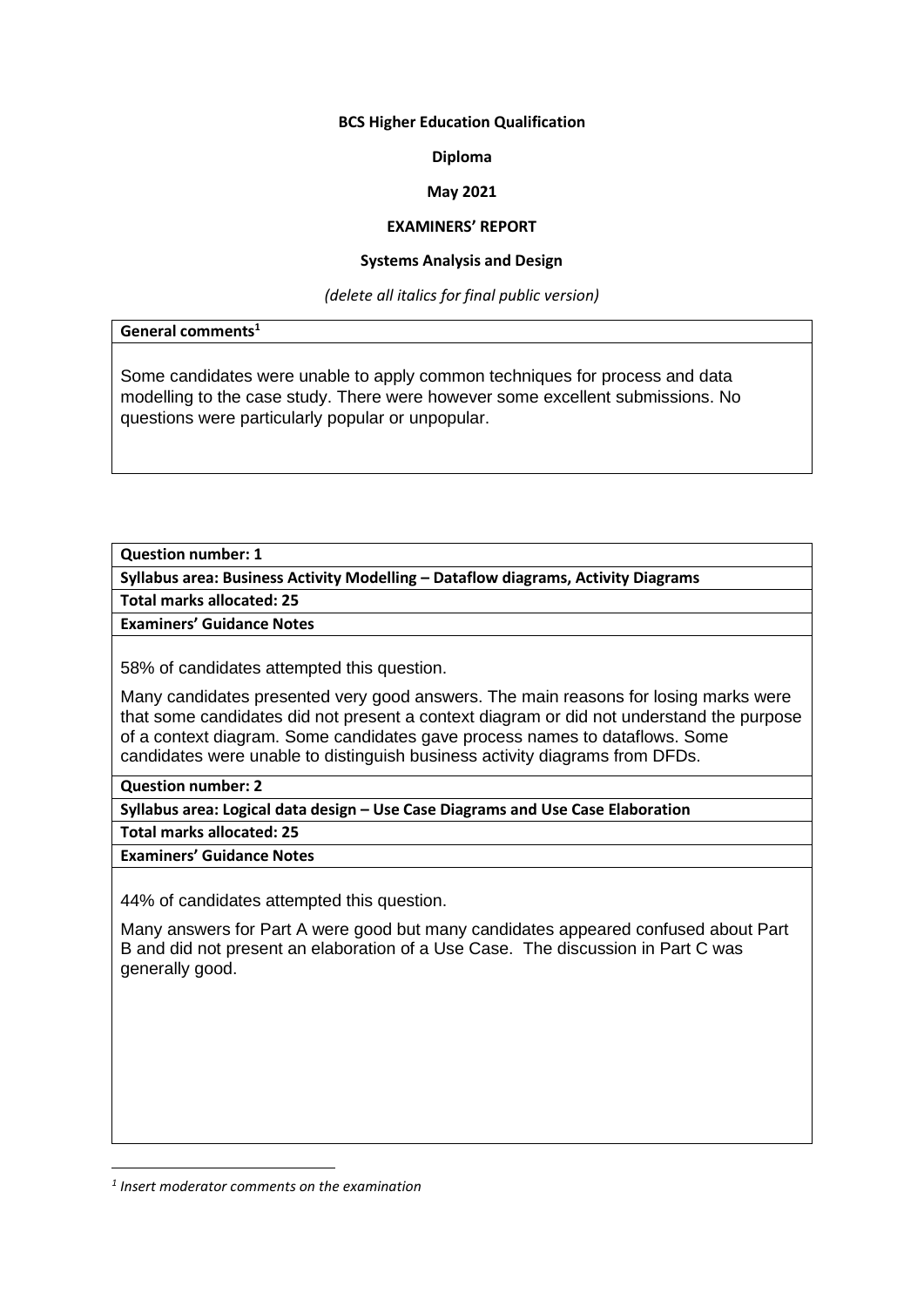**Question number: 3**

**Syllabus area: Logical data design – Prototyping, Evolutionary and Throwaway Approaches**

**Total marks allocated: 25**

**Examiners' Guidance Notes**

35% of candidates attempted this question.

Many answers were well presented and clear. The main reasons for losing marks were that some answers were very short and lacking in illustrative examples.

**Question number: 4**

**Syllabus area: Logical data design – Normalisation, Entity relationship modelling**

**Total marks allocated: 25**

**Examiners' Guidance Notes**

93% of candidates attempted this question.

Many answers for part (a) were reasonable and candidates were able to practically demonstrate the normalisation process. Some candidates however did not provide proper explanations and did not show primary and foreign keys.

Part (b) was answered reasonably well. Some candidates however produced ERDs which were inconsistent with the normalised relations/tables.

**Question number: 5**

**Syllabus area: Object oriented design – OO concepts, Static modelling: UML class diagrams**

**Total marks allocated: 25**

**Examiners' Guidance Notes**

This question was attempted by appr.88% of candidates.

Part (a) was answered reasonably well. Some candidates however were unable to give proper and correct examples of relationships between classes (i.e. examples based on the case study). A number of candidates also had problems with definitions/explanations of relationships between classes (association and aggregation in particular). Also a small number of candidates did not draw relevant fragments of class diagrams. In general 'association' and 'aggregation' caused more problems than 'generalisation'.

Part (b) caused some problems i.e. two approaches to mapping were not sufficiently explained.